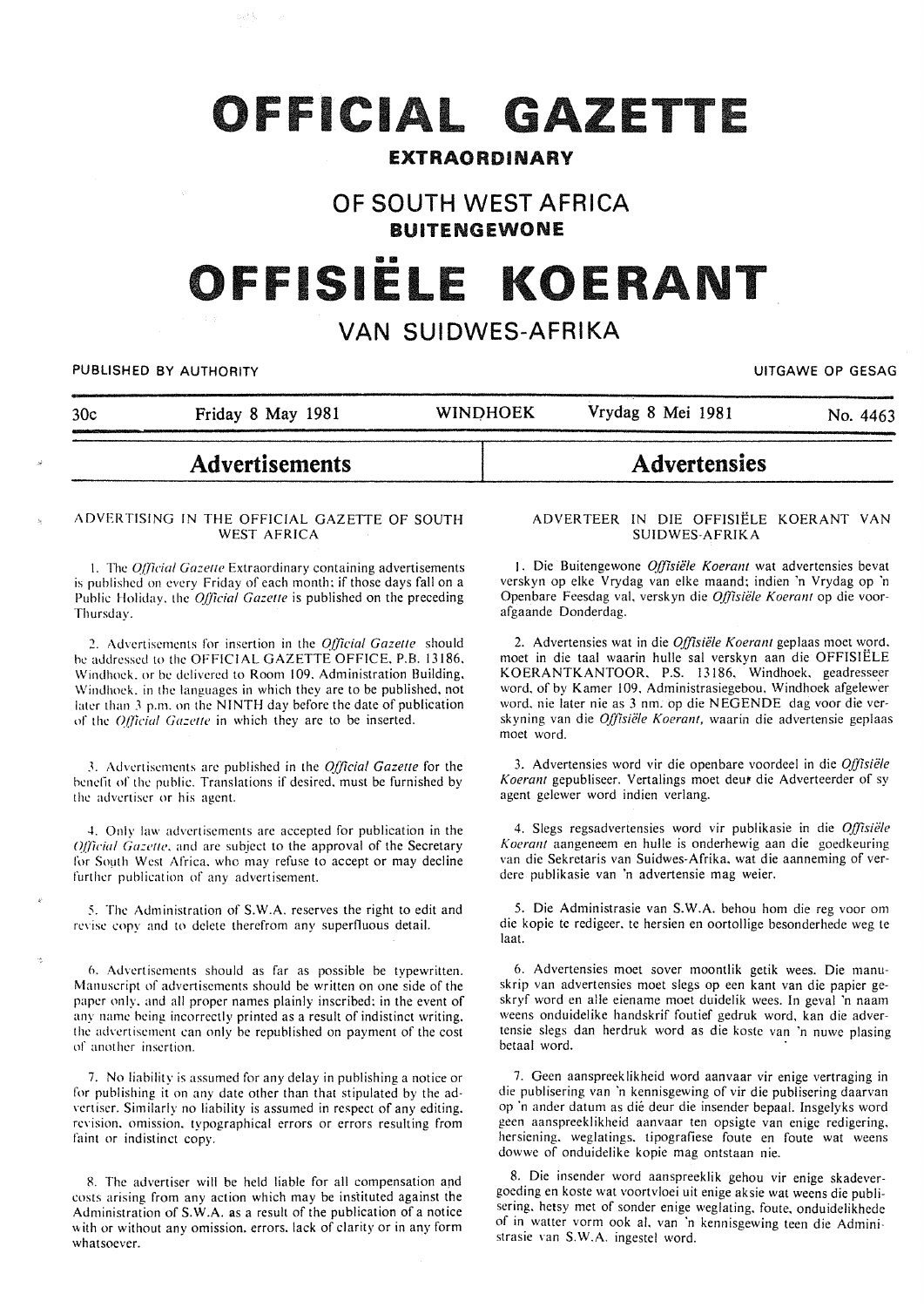9. The subscription for the *Official Gazette* is Rl2,50 per annum, post free in this Territory and the Republic of South Africa, obtainable from Messrs. The Suidwes-Drukkery Limited, P.O. Box 2196, Windhoek. Postage must be prepaid by overseas subscr! bers. Single copies of the *Official Gazette* may be obtained from The Suidwes-Drukkery, Limited, P. 0. Box 2196, Windhoek, at the price of 30 c per copy. Copies are kept in stock for only two years.

10. The charge for the insertion of notices is as follows and is payable in the form of cheques, bills, postal or money orders:

#### LIST OF FIXED TARIFF RATES

| Standardised notices                                                                                                                                                                                                                                 | Rate per<br>insertion<br>R                    |
|------------------------------------------------------------------------------------------------------------------------------------------------------------------------------------------------------------------------------------------------------|-----------------------------------------------|
| Administration of Estates Acts notices: Forms J. 297<br>Change of name (four insertions)<br>Insolvency Act and Company Acts notices: J 28, J 29,                                                                                                     | 2,00<br>5,00<br>5,00<br>25,00<br>6,00<br>4,00 |
| N.B. - Forms 2 and 6 - additional statements ac-<br>cording to word count table, added to the basic<br>tariff.                                                                                                                                       |                                               |
| Naturalisation notices (including a reprint for the ad-                                                                                                                                                                                              | 2,00                                          |
|                                                                                                                                                                                                                                                      | 2,00                                          |
| Slum Clearance Court notices, per premises                                                                                                                                                                                                           | 4,00                                          |
| Third party insurance claims for compensation<br>Unclaimed moneys - only in the extraordinary<br>Official Gazette, closing date 15 January (per en-<br>try of "name, address and amount")                                                            | 2,50                                          |
|                                                                                                                                                                                                                                                      | 0,80                                          |
| Non-standardised notices                                                                                                                                                                                                                             |                                               |
| Company notices:                                                                                                                                                                                                                                     |                                               |
| Short notices: Meetings, resolutions, offer of com-<br>promise, conversion of company, voluntary<br>windings-up; closing of transfer or members'<br>registers and/or declaration of dividends<br>Declaration of dividend with profit statements, in- | 11,00                                         |
| Long notices: Transfers, changes with respect to<br>shares or capital, redemptions, resolutions, volun-                                                                                                                                              | 25,00                                         |
|                                                                                                                                                                                                                                                      | 37,00                                         |
| Liquidator's and other appointees' notices<br>Liquor Licence notices (in extraordinary Gazettes,<br>viz. June/Tvl, November/Cape, January/O.F.S.,                                                                                                    | 7.00                                          |
| April/Natal), per bilingual application                                                                                                                                                                                                              | 7.00                                          |
| Orders of the Court:<br>Provisional and final liquidations or sequestra-                                                                                                                                                                             | 14,00                                         |
| Reductions or changes in capital mergers, offer of                                                                                                                                                                                                   |                                               |
| Judicial managements, curator bonis and similar                                                                                                                                                                                                      | 37,00                                         |
|                                                                                                                                                                                                                                                      | 37,00                                         |
|                                                                                                                                                                                                                                                      | 4,00                                          |
| Supersessions and discharge of petitions (J 158)                                                                                                                                                                                                     | 4,00                                          |
| Sales in execution and other public sales:                                                                                                                                                                                                           |                                               |
| Public auctions, sales and tenders:                                                                                                                                                                                                                  | 18,00                                         |
|                                                                                                                                                                                                                                                      | 6,00                                          |
|                                                                                                                                                                                                                                                      | 15.00                                         |

9. Die jaarlikse intekengeld op die *Offisiele Koerant* is R12.50 posvry in hierdie Gebied en die Republiek van Suid-Afrika, verkrygbaar by die here Die Suidwes-Drukkery Beperk, Posbus 2196, Windhoek. Oorsese intekenaars moet posgeld vooruit betaal. Enkel eksemplare van die *Offisiele Koerant* is verkrygbaar van die here Die Suidwes-Drukkery Beperk, Posbus 2196, Windhoek, teen 30c per eksemplaar: Eksemplare word vir slegs twee jaar in voorraad gehou.

10. Die koste vir die plasing van kennisgewings is soos volg en is betaalbaar by wyse van tjeks, wissels, pos- of geldorders:

#### **LYS VAN VASTE TARIEWE**

| Gestandaardiseerde kennisgewings                                                                                                                                                                  | Tarief per<br>plasing |
|---------------------------------------------------------------------------------------------------------------------------------------------------------------------------------------------------|-----------------------|
|                                                                                                                                                                                                   | R                     |
|                                                                                                                                                                                                   | 6,00                  |
|                                                                                                                                                                                                   | 5,00                  |
| Boedelwettekennisgewings: Vorms J. 297, J. 295, J.                                                                                                                                                |                       |
|                                                                                                                                                                                                   | 2.00                  |
| Derdeparty-assuransie-eise om skadevergoeding<br>Insolvensiewet- en maatskappywettekennisgewings: J                                                                                               | 2,50                  |
|                                                                                                                                                                                                   | 4.00                  |
| L.W. - Vorms 2 en 6 - bykomstige verklarings<br>volgens woordetal-tabel, toegevoeg tot die basiese<br>tarief.                                                                                     |                       |
| Naamsverandering (vier plasings)<br>Naturalisasiekennisgewings (insluitende 'n herdruk vir                                                                                                        | 25,00                 |
|                                                                                                                                                                                                   | 2,00                  |
| Onopgeëiste geld - slegs in die buitengewone Offi-                                                                                                                                                |                       |
| siële Koerant, sluitingsdatum 15 Januarie (per in-                                                                                                                                                |                       |
| skrywing van "naam, adres en bedrag")                                                                                                                                                             |                       |
|                                                                                                                                                                                                   | 0.80<br>5.00          |
| Slumopruimingshofkennisgewings, per perseel                                                                                                                                                       |                       |
| Verlore lewensversekeringspolisse                                                                                                                                                                 | 4.00                  |
|                                                                                                                                                                                                   | 2.00                  |
| Nie-gestandaardiseerde kennisgewings<br>Dranklisensie-kennisgewings (in buitengewone Offi-<br>siële koerante, t.w. Junie/Tvl. November/Kaap,<br>Januarie/O.V.S., April/Natal) per tweetalige aan- | 7.00                  |
|                                                                                                                                                                                                   |                       |
| Geregtelike en ander openbare verkope:                                                                                                                                                            |                       |
|                                                                                                                                                                                                   | 18.00                 |
| Openbare veilings, verkope en tenders:                                                                                                                                                            |                       |
|                                                                                                                                                                                                   | 6,00                  |
|                                                                                                                                                                                                   | 15.00                 |
|                                                                                                                                                                                                   | 23,00                 |
| Handelsmerke in Suidwes-Afrika                                                                                                                                                                    | 11.00                 |
| Likwidateurs en ander aangesteldes se kennisgewings                                                                                                                                               | 7,00                  |
| Maatskappykennisgewings:<br>Kort kennisgewings: Vergaderings, besluite, aan-                                                                                                                      |                       |
| bod van skikking, omskepping van maatskappy,                                                                                                                                                      |                       |
| vrywillige likwidasies, ens.; sluiting van oordrag-                                                                                                                                               |                       |
| of lederegisters en/of verklarings van dividende<br>Verklaring van dividende met profytstate, notas in-                                                                                           | 11,00                 |
|                                                                                                                                                                                                   | 25.00                 |
| Lang kennisgewings: Oordragte, veranderings met                                                                                                                                                   |                       |
| betrekking tot aandele of kapitaal, aflossings, be-                                                                                                                                               |                       |
| sluite, vrywillige likwidasies                                                                                                                                                                    | 37,00                 |
| Orders van die Hof:                                                                                                                                                                               |                       |
|                                                                                                                                                                                                   |                       |
| Voorlopige en finale likwidasies of sekwestrasies                                                                                                                                                 | 14.00                 |
| Verlatings of veranderings in kapitaal, samesmel-                                                                                                                                                 |                       |
| tings, aanbod van skikking<br>Geregtelike besture, kurator bonis en soortgelyke                                                                                                                   | 37,00                 |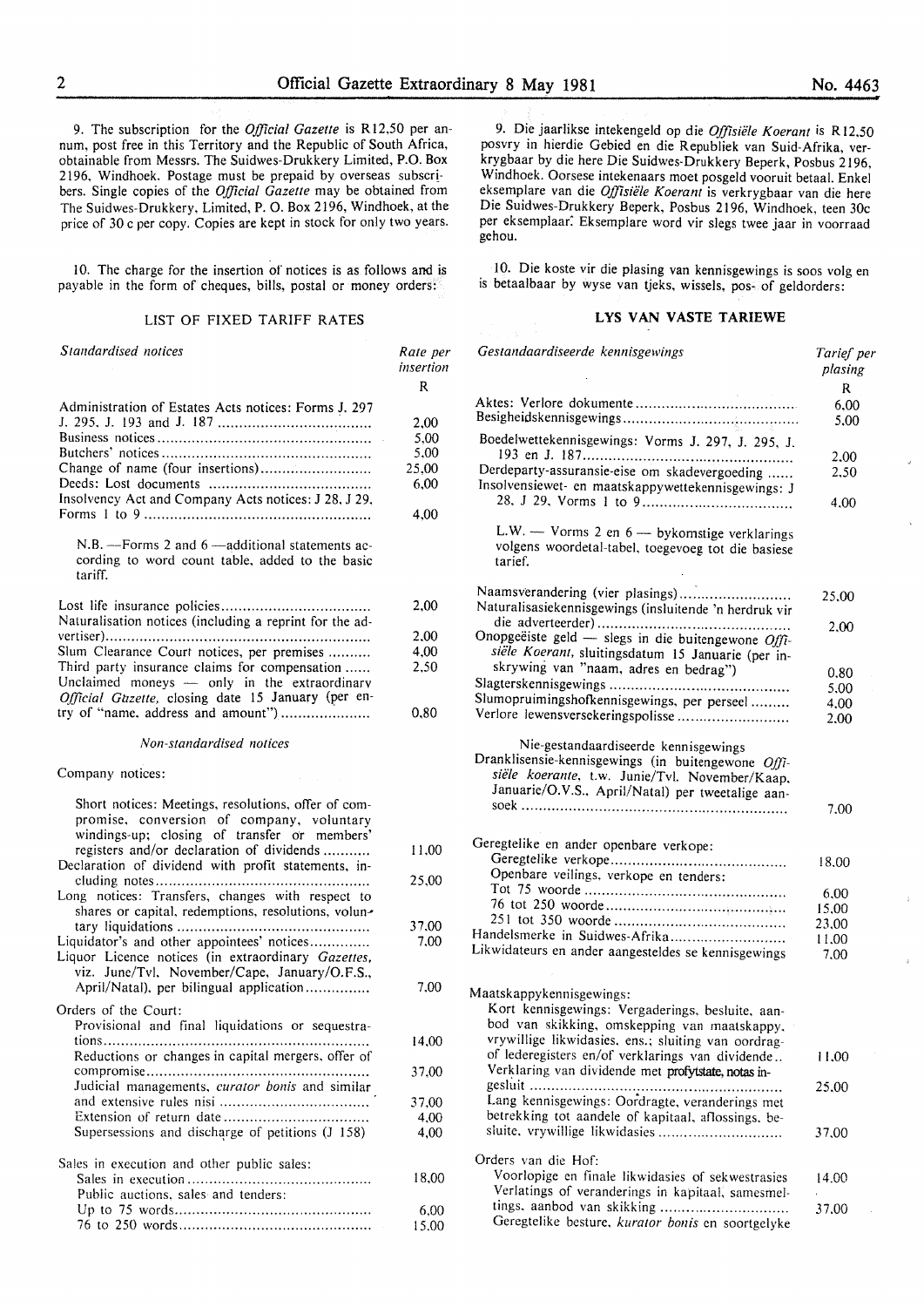|                                  | 23,00 |
|----------------------------------|-------|
| Trade marks in South West Africa | 11.00 |

#### Yorm/Form J 187

#### LIQUIDATION AND DISTRIBUTION ACCOUNTS IN DECEASED ESTATES LYING FOR INSPECTION

In terms of section 35(5) of Act 66 of 1965, notice is hereby given that copies of the liquidation and distribution accounts (first and fmai; *'unless otherwise stated)* in the estates specified below will be open for the inspection of all persons interested therein for a period of 21 days (or shorter or longer if *specially stated)* from the date spe, .11ed or from the date of publication hereof, whichever may be the later, and at the offices of the Masters and Magistrates as stated.

Should no objection thereto be lodged with the Masters concerned during the specified period, the executors will proceed to make payments in accordance with the accounts.

373/80 - REITZ Jacobus P/a Consolidated Diamond Mines, Oranjemund Windhoek Van Reenen & Vennote, Tygerbergsentrum 301, Voortrekkerweg, Bellville.

222/80 - KNAPP Ernst August Strausstraat 13, Windhoek, S.W.A. Windhoek Windhoek C. J. Hinrichsen p/a Lorentz & Bone, Windhoek

|                                                    | 37.00 |
|----------------------------------------------------|-------|
|                                                    | 4.00  |
| Tersydestellings en afwysings van petisies (J 158) | 4.00  |

#### LIKWIDASIE- EN DISTRIBUSffiREKENING IN BESTORWE BOEDELS WAT TER INSAE LE

lngevolge artikel 35(5) van Wet 66 van 1965, word hierby kennis gegee dat duplikate van die likwidasie- en distribusierekenings (eerste en finale, *tensy anders venneid)* in die boedels hieronder vermeld, in die kantore van die Meesters en Landdroste soos vermeld en gedurende 'n tydperk van 21 dae ( of korter of Ianger in*dien spesiaal vermeld)* vanaf gemelde datums of vanaf datum van publikasie hiervan, as dit later is, ter insae lê van alle persone wat daarby belang het.

Indien binne genoemde tydperk geen besware daarteen by die betrokke Meesters ingedien word nie, gaan die eksekuteurs oor tot die uitbetalings ingevolge gemelde rekenings.

403/80 - LE ROUX Hermanus Benjamin 2709215014006 Arestotelis Straat 6 Academia Windhoek Astrid le Roux (voorheen Kober gebore Leeman) 3805290008100 Windhoek Boland Bank Bpk Windh9ek

#### Vorm/Form J 193 NOTICE TO CREDITORS IN DECEASED ESTATES

All persons having claims against the estates mentioned below are hereby called upon to lodge their claims with the executors concerned, within 30 days (or otherwise as indicated) calculated from the date of publication hereof. The information is given in the following order: Estate number, surname and christian names. date of birth, identity number, last address, date of death; surviving spouse's names, surname date of birth and identity number; name and address of executor or authorised agent, period allowed for lodgement of claims if *other than* 30 *days.* 

#### KENNISGEWING AAN KREDITEORE IN BESTORWE BOEDELS

Alle persone wat vorderinge het teen die boedels hieronder vermeld, word hierby versoek om hul vorderinge by die betrokke eksekuteurs en binne 'n tydperk van 30 dae (of andersins soos aangedui) gereken vanaf die datum van publikasie hiervan in te lewer. Die inligting word verstrek in die volgorde: Boedelnommer, familienaam en voorname, geboortedatum, persoonsnommer, Iaaste adres, datum oorlede; nagelate eggenoot(note) se name, familienaam, geboortedatum en persoonsnommer; naam en adres van eksekuteurs of gemagtigde agent, tydperk toegelaat vir Iewering van vorderings *indien anders as* 30 *dae.* 

140/81- LOUW Nicolaas Johannes 7 Mei 1897 970507 5006 00 2 Parkstraat, Karasburg, Distrik Karasburg, Suidwes-Afrika 31 Maart 1981 Hester Magrietha Louw (gebore Nel) 2 Julie 1908 080702 0011 00 1 Rissik & Cox, Karasburg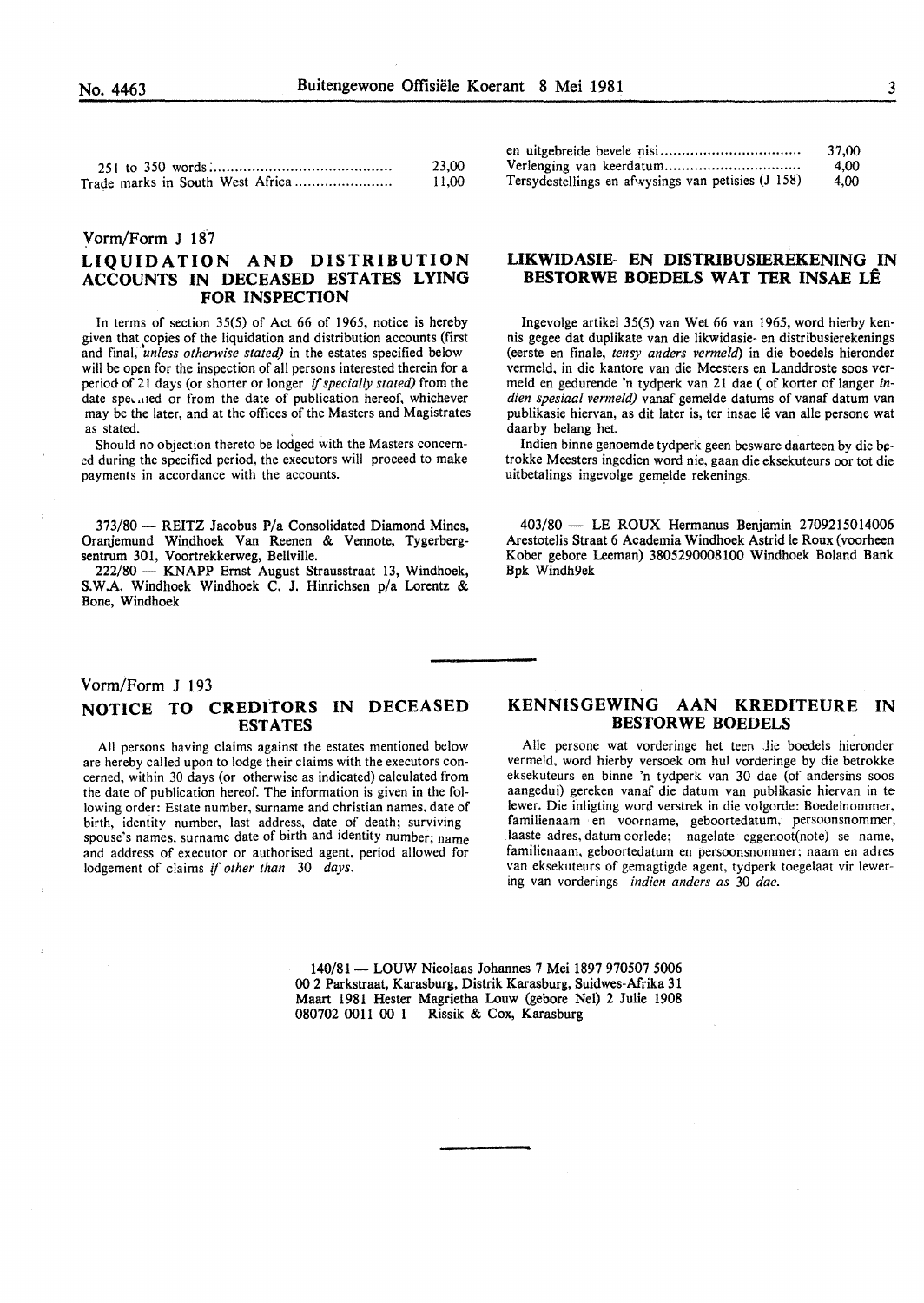#### Vorm/Form 297

#### NOTICE FOR ELECTION OF EXECUTORS AND/OR TUTORS.

#### ELECTION OF EXECUTORS AND TUTORS

The Estates of the Persons mentioned in the subjoined Schedule being unrepresented, interested, interested parties are hereby given notice by Masters of the Supereme Courts of South Africa, that meetings will be held in the several Estates at the dates, times and places specified, for the purpose of selectings some Person of Persons, for approval by the respective Masters, as fit and proper to be appointed by them as Executors or Tutors, as the case may be.

Meetings in a town in which there is a Master's Office, will be held before the Master; elsewhere they will be held before the Magistrate.

N.B. - Items indicated by a \* on the left hand side, denote the election of a Tutor; otherwise an Executor is to be elected.

358/80 - VAN DER MERWE Mary Maria Werker by SAS & H 27 Junie 1980 15 Mei 1981 Landdros - Upington

157/81 - ALBERTS Gert Andries Jacobus Pensionaris 24 Februarie 1981 15 05 1981 10 v.m. Meester Windhoek

152/81- BARNARD Martin Deon Elektrotegnikus 20 04 81 15 Mei 1981 10 v.m. Meester Windhoek

#### Vorm/Form J 193

#### NOTICE TO VREDITORS IN DECEASED ESTATES.

All persons having claims against the estates specified in the schedule, are called upon to lodge their claims with the executors concerned within a period of 30 days (or otherwise as indicated) from the date of publication hereof.

#### KENNIS VIR VERKIESING VAN EKSEKUTEURS EN/OF VOOGDE

#### VERKIESING VAN EKSEKUTEURS EN VOOGDE

Aangesien die Boedels van die Persone vermeld in onderstaande Bylae nie verteenwoordig is nie, word hierby deur Meesters van die Hooggeregshowe van Suid-Afrika aan bleanghebbendes kennis gegee, dat byeenkomste ten opsigte van die verskillende Boedels op die datums, tye en plekke vermeld, gehou sal word met die doe! om 'n Persoon of Persone te kies vir goedkeuring deur die onderskeie Meesters as geskik en bekwaam om deur hulle aangestel te word as Eksekuteurs of Voogde, na gelang van omstandighede.

In 'n stad waarin 'n Kantoor van 'n Meester is, word die byeenkoms voor die Meester gehou en in ander plekke voor die Landdros.

L.W. - Items aan die linkerkant met 'n \* gemerk, dui aan die verkiesing van 'n Voog; andersins word 'n Eksekuteur gekies.

155/81 - STEINFURTH Antonie Caroline Bertha Huisvrou 27 Maart 1981 15 Mei 1981 10 v.m. Meester Windhoek 164/81 - HOHN Wilhelm Fitter & Turner 15 April 1981 15 Mei 1981 10 v.m. Meester Windhoek

### KENNISGEWING VAN KREDITEURE IN BESTORWE BOEDELS.

Aile persone wat vorderinge het teen die boedels in die bylae vermeld, word versoek om sodanige vorderings binne 'n tydperk van 30 dae (of andersins soos aangedui) vanaf die datum van publikasie hiervan by die betrokke eksekuteurs in te lewer.

484/80 - VISSER Alwyn Johannes 30th June 1917 170630 5007 00 8 Ariamsvlei, South West Africa lith August 1980 Visser Janetje Johanna Hendriena (born Vander Westhuizen) 1st January 1920 2001 01 0007 00 9 R. Asherson & Asherson 34 Plein Street, Cape Town 30 days Windhoek SWA

#### Vorm/Form 519

#### LIQUIDATION AND DISTRIBUTION ACCOUNT IN DE-CEASED ESTATE LYING FOR INSPECTION

In terms of section 35 (5) of Act 66 of 1965 notice is hereby given that the liquidation and distribution account in the Estate specified in the Schedule will be open for the inspection of all persons interested therein for a period of 21 days fromt he date of publication hereof (or otherwise as indicated) at the offices of the Master of the Supreme Court and Magistrate, as stated.

Should no objection thereto be lodged with the Master during the specified period, the Executor will proceed to make payment in accordance therewith.

138/81 - BARNARD Hulda Leonora 10 10 1930 301010 0014 00 6 Windhoek 21 03 1981 Barnard Adam Johannes Standard Bank SWA td Windhoek 30 dae Windhoek SWA

#### LIKWIDASIE EN DISTRIBUSIEREKENING IN BESTORWE BOEDEL WAT TER INSAE LE

Ingevolge artikel 35 (5) van Wet 66 van 1965 word hierby kennis gegee dat die likwidasie- en distribusierekening in die Boedel in die Bylae vermeld in die kantore van die Meester van die Hooggeregshof en Landdros soos vermeld vir 'n tydperk van 21 dae vanaf die datum van publikasie hiervan (of andersins soos aangedui) ter insae sal lê vir alle persone wat daarby belang het.

Indien geen besware daarteen by die Meester binne die gemelde tydperk ingedien word nie, sal die eksekuteur tot uitbetaling daarvolgens oorgaan.

141/81 - MERDES Luise 29.10.1890 901029 0001 00 7 Windhoek 29 03 1981 Standard Bank SWA Ltd Windhoek 30 dae Windhoek SWA

 $\mathcal{V}_\mathrm{B}$